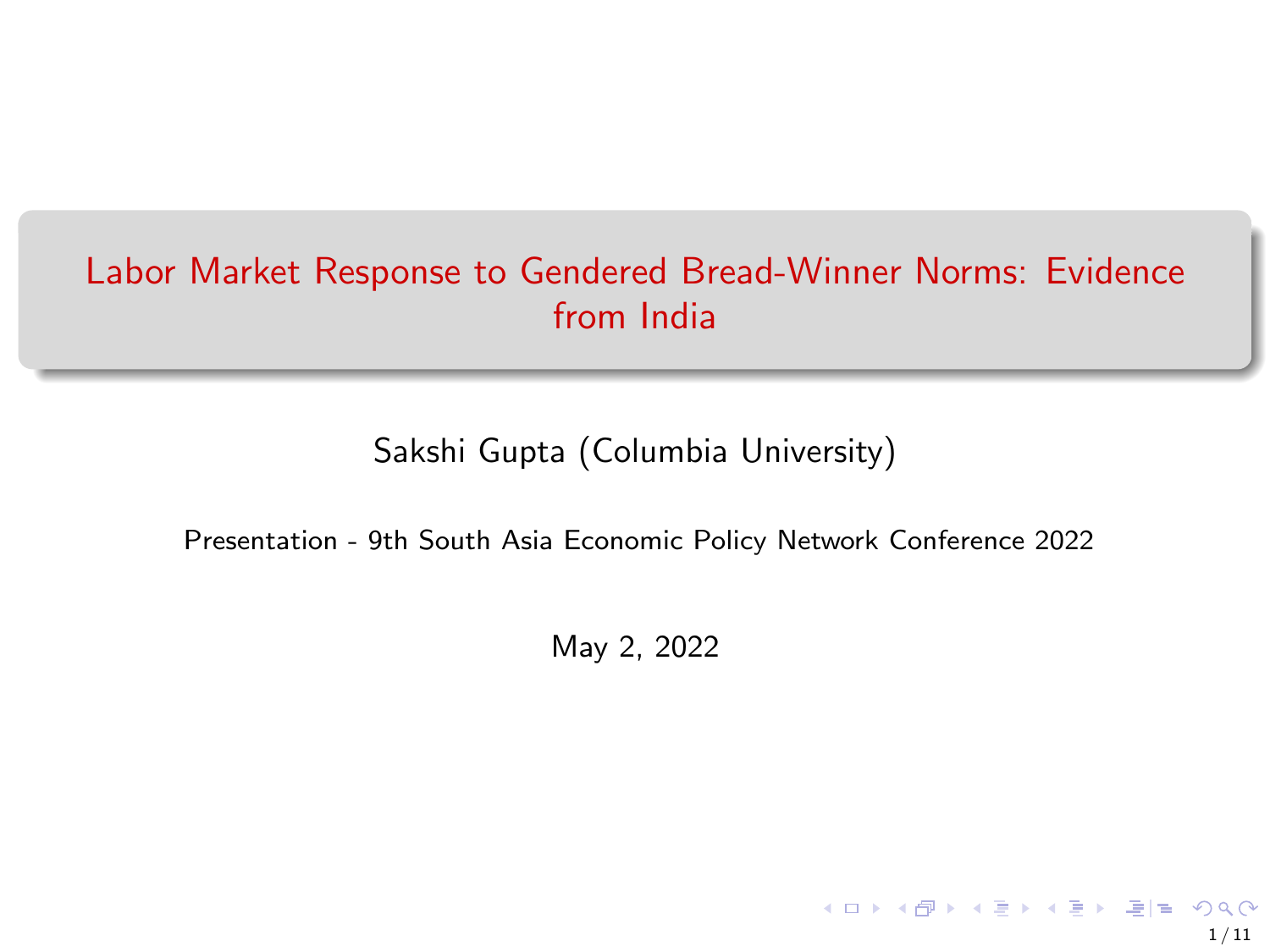### **Introduction**

- India has witnessed strong economic growth and Indian women have witnessed increasing levels of education and declining fertility.
- Unlike the western experience, these have not translated into significant reduction in the gap between female and male LFPR in India
- Male LFP averages 96% while FLFP averages only 27%
- Recent literature has begun to explore the role of social and cultural norms.
- In this paper, I wish to look at one such prevalent norm the "Male-Breadwinner" Norm.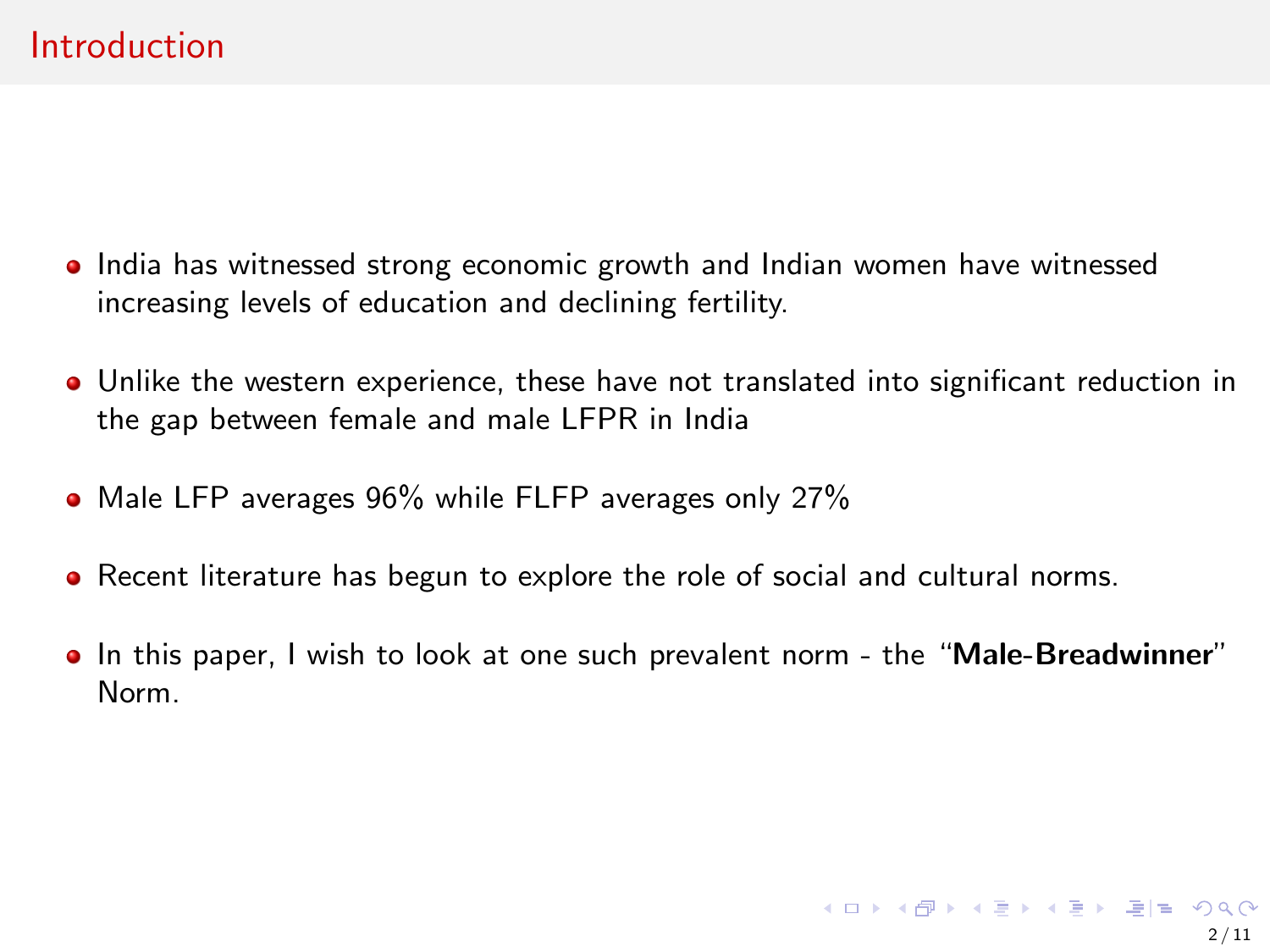## **Motivation**

• In WVS (1995), people were asked "If a women earns more money than her husband, it's almost certain to cause problems, Do you agree strongly, agree, disagree or disagree strongly?"



Figure: World Value Survey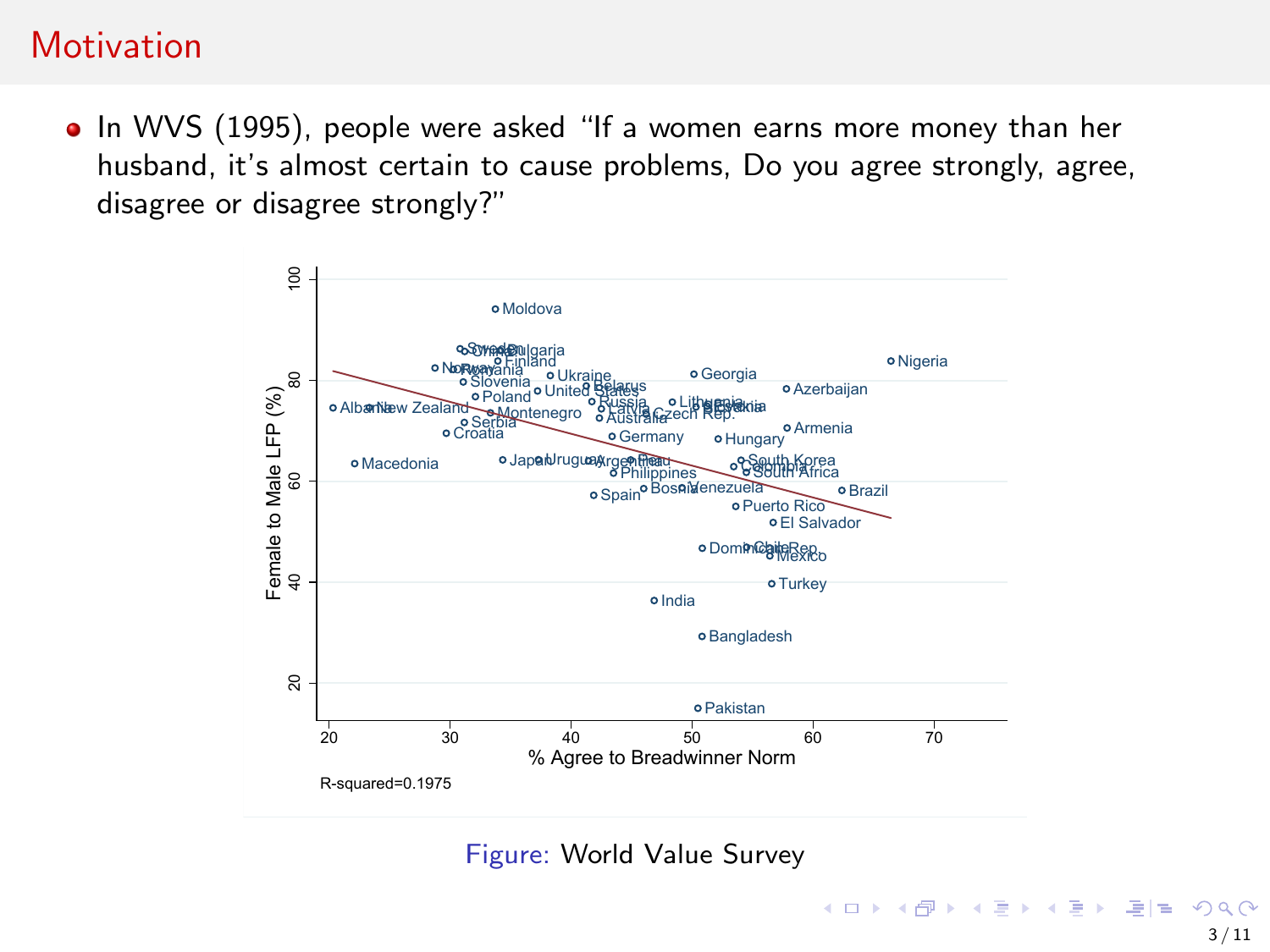## Research Questions

- **1** Is the "Male-Breadwinner" Norm binding? i.e. do people alter their behavior based on the norm?
	- Yes! Couples seem to bunch around 50% share of wife's income in response to the norm.
- <sup>2</sup> What are the labor market consequences of behavioral prescription to the "Male-Breadwinner Norm"?
	- 10pp  $\uparrow$  in prob. that wife earns more  $\downarrow$  likelihood of her LFP by 1.3-1.7 pp and  $\uparrow$  the gap between her actual and potential earnings by 2-3 pp
- <sup>3</sup> What are some of the potential channels?
	- Suggestive evidence that backlash against women who earn more may be a potential channel

K ロ ▶ K @ ▶ K 글 ▶ K 글 ▶ \_글(날) 900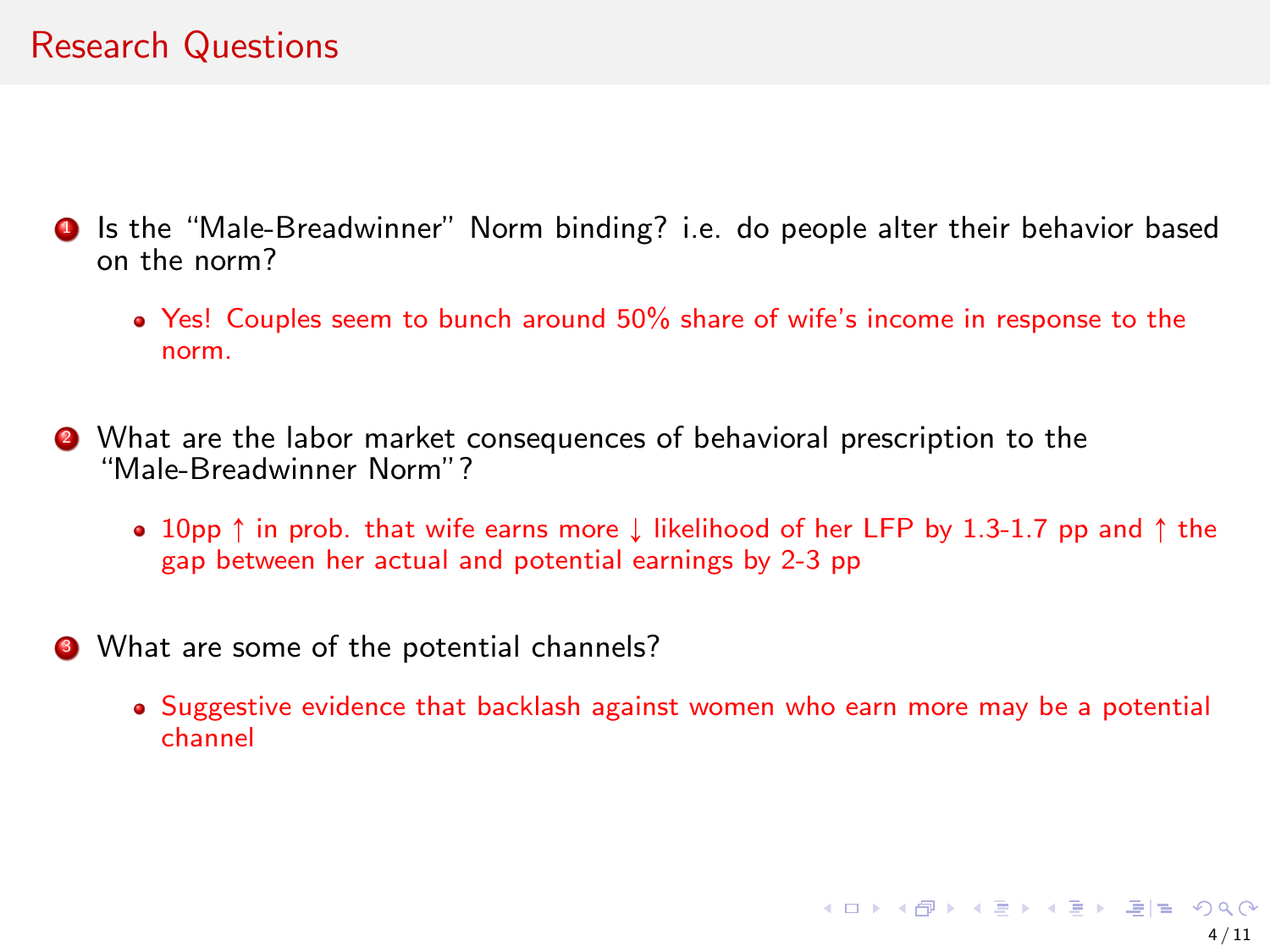### <span id="page-4-0"></span>Existence of Breadwinner Norm

<span id="page-4-1"></span>**If we look at couples in India where both husband and wife are engaged in wage/salaried** employment (over 3 decades), we get the following distribution:



Figure: Distribution of Relative Income

- The observed discontinuity is much larger than that observed in US, Sweden, Finland, Canada etc. [US](#page-11-0)
- Alternative hypothesis [Institutional Factors](#page-12-0) [Misreporting](#page-15-0)

KID KARK KERKEN EIE KOO 5 / 11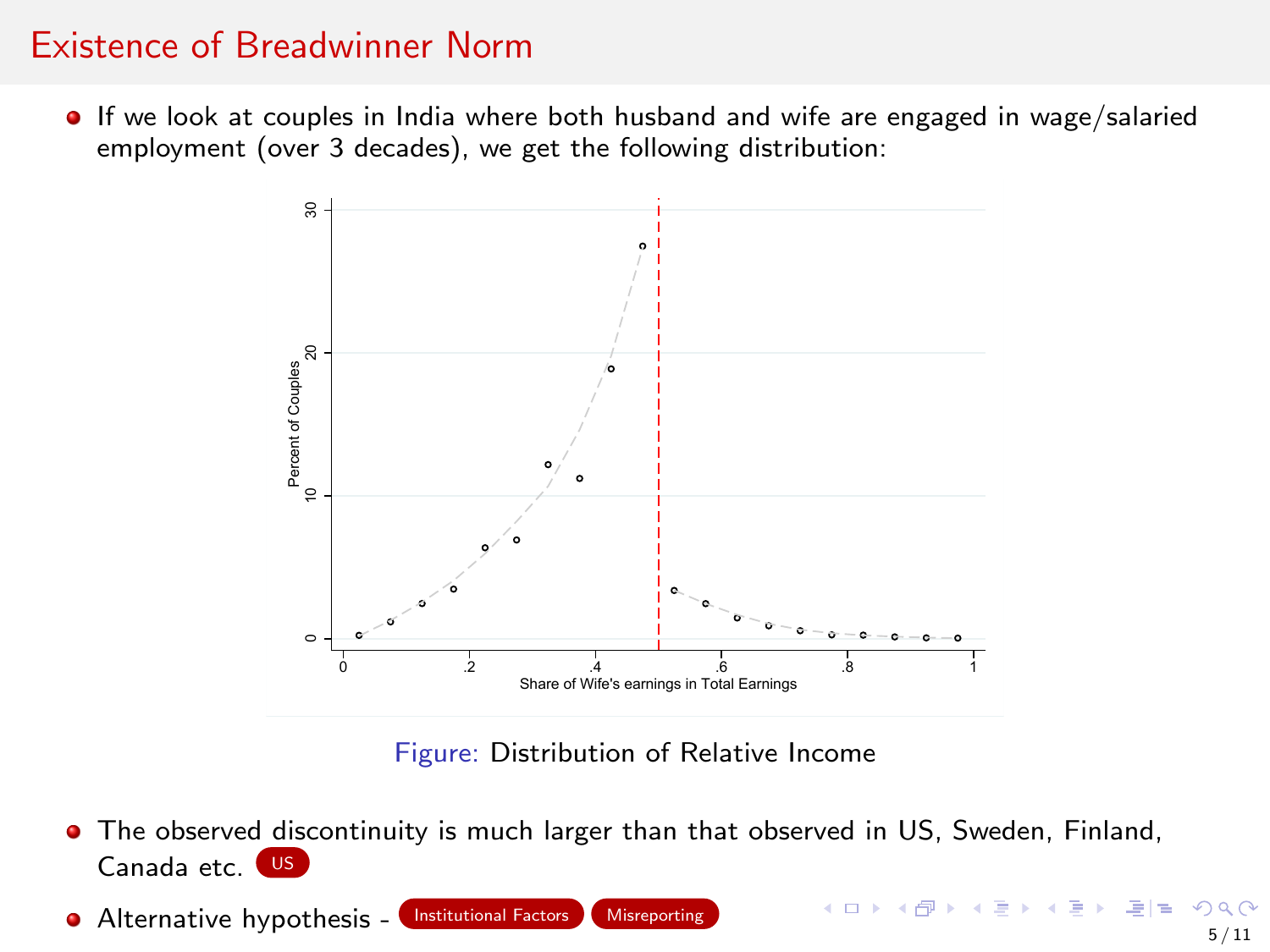### Response to the Norm



Figure: Actual and Counterfactual Distribution

- Counterfactual Income replace actual income of wife with mean income of women in her demographic group (age, education, caste, rural/urban, state, time).
- An average responder is willing to move around 12-2[2 p](#page-4-0)[p.](#page-6-0)

E ▶ ४ 분 ▶ (분)님 (⊙) Q ⊙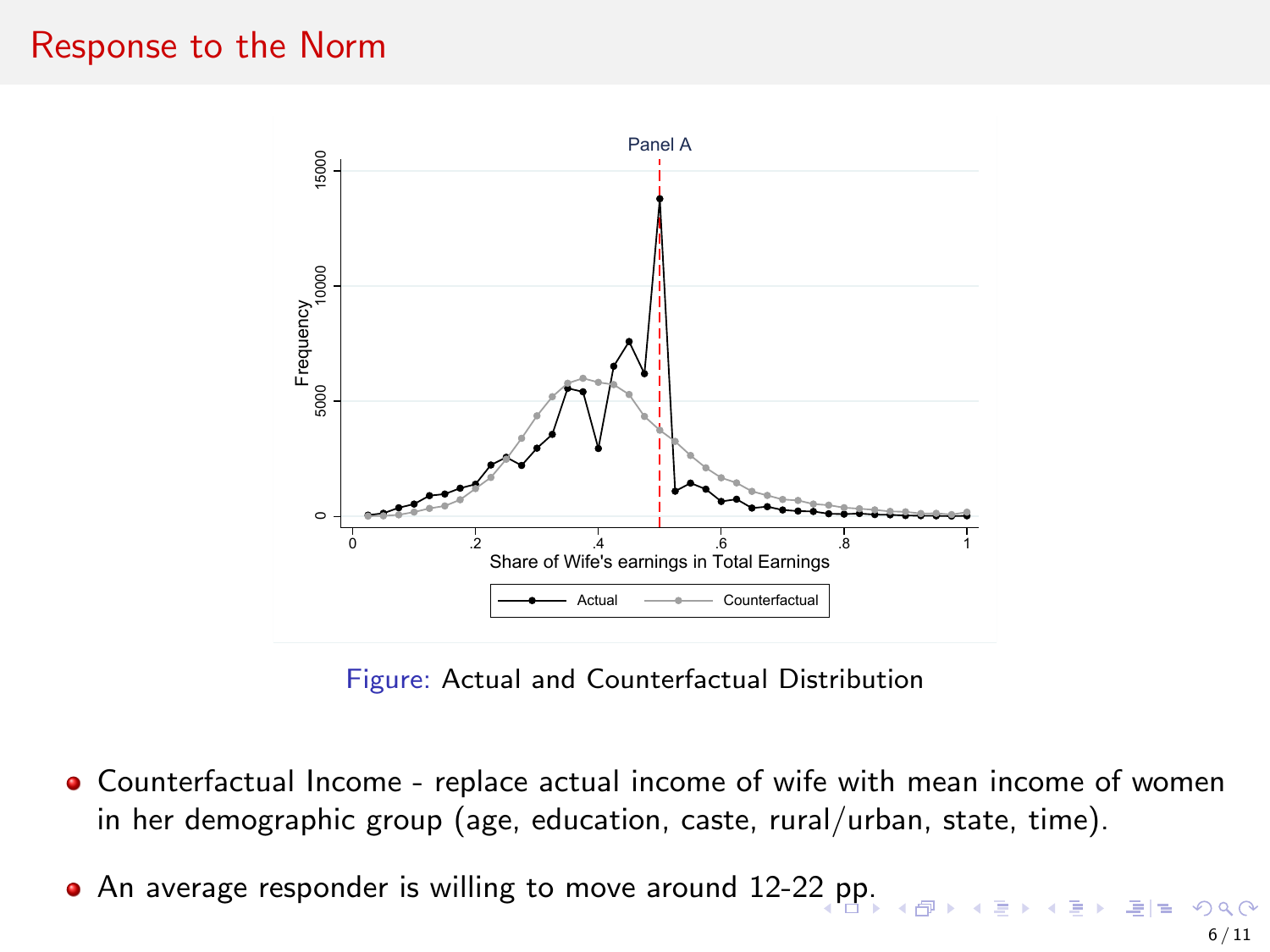## <span id="page-6-0"></span>Labor Market Consequences - Extensive Margin

- Sample husbands are engaged in wage/salaried jobs irrespective of wifes' work status.
- Does higher probability that wife earns more than her husband lead to a higher probability of not participating in the labor market?
- $\bullet$  P(WifeEarnsMore) the prob that the wife's income would exceed her husband's if her income were drawn from the distribution of positive earnings in her demographic group.

#### **e** Results

- If the prob that wife earns more  $\uparrow$  by 10pp, the likelihood of her being employed in wage/salaried position  $\downarrow$  by 1.3-1.7pp.
- Robust negative effect of expanding definition of LFP.
- Similar in magnitude to US but lower baseline LFP implies stronger effects in India.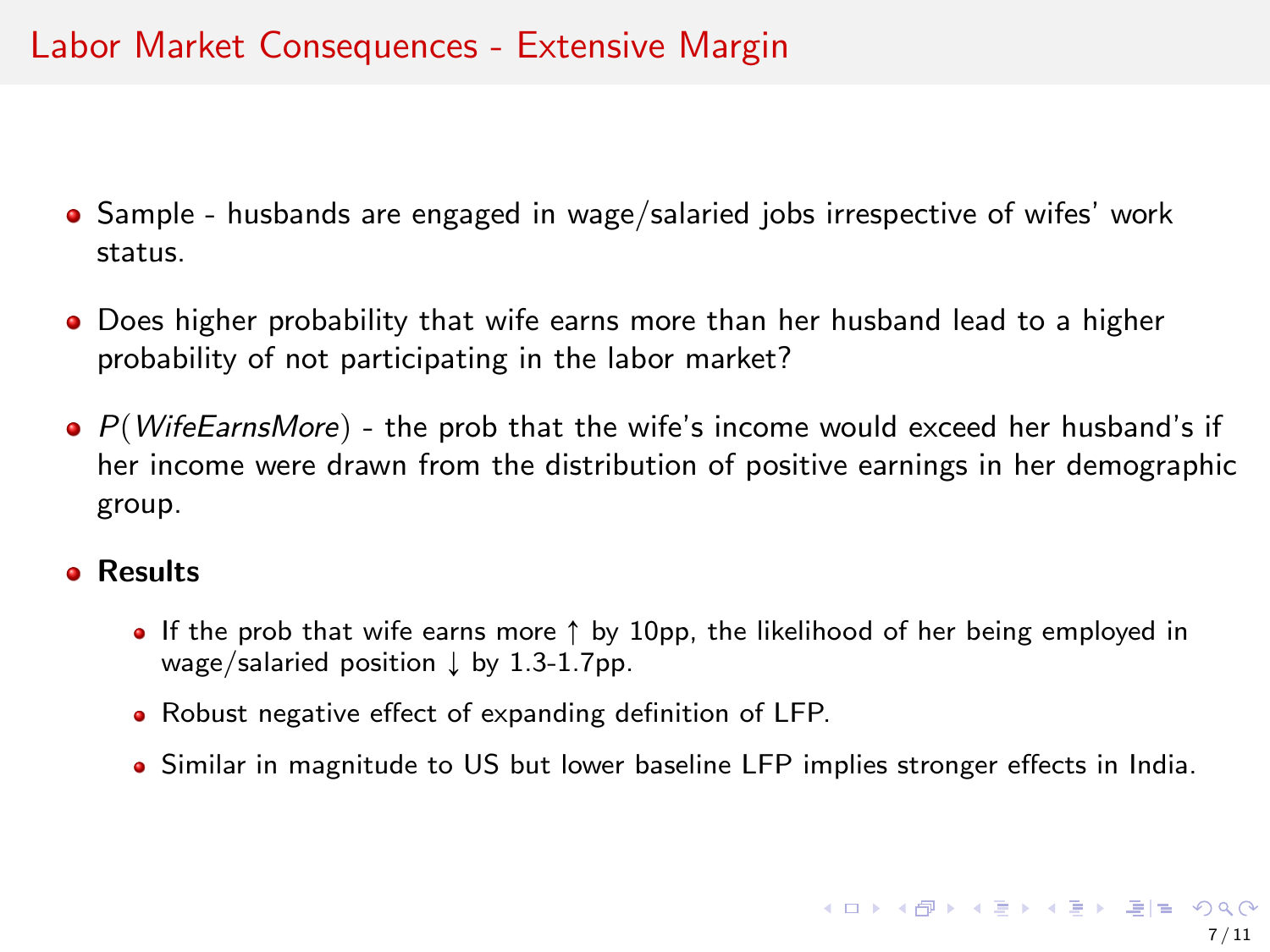- Sample both husband and wife are engaged in wage/salaried jobs
- Does higher probability that wife earns more than her husband lead to a greater deviation from her potential earnings?

• 
$$
Y_i = IncomeGap_i^{wife} = \frac{Actual\ Earning}{{Potential\ Earning}}
$$

#### **o** Results

- If the prob that wife earns more  $\uparrow$  by 10pp, the gap between her actual and potential earnings  $\uparrow$  by 2-3 pp.
- This effect is at least twice as large as what we observe for the US.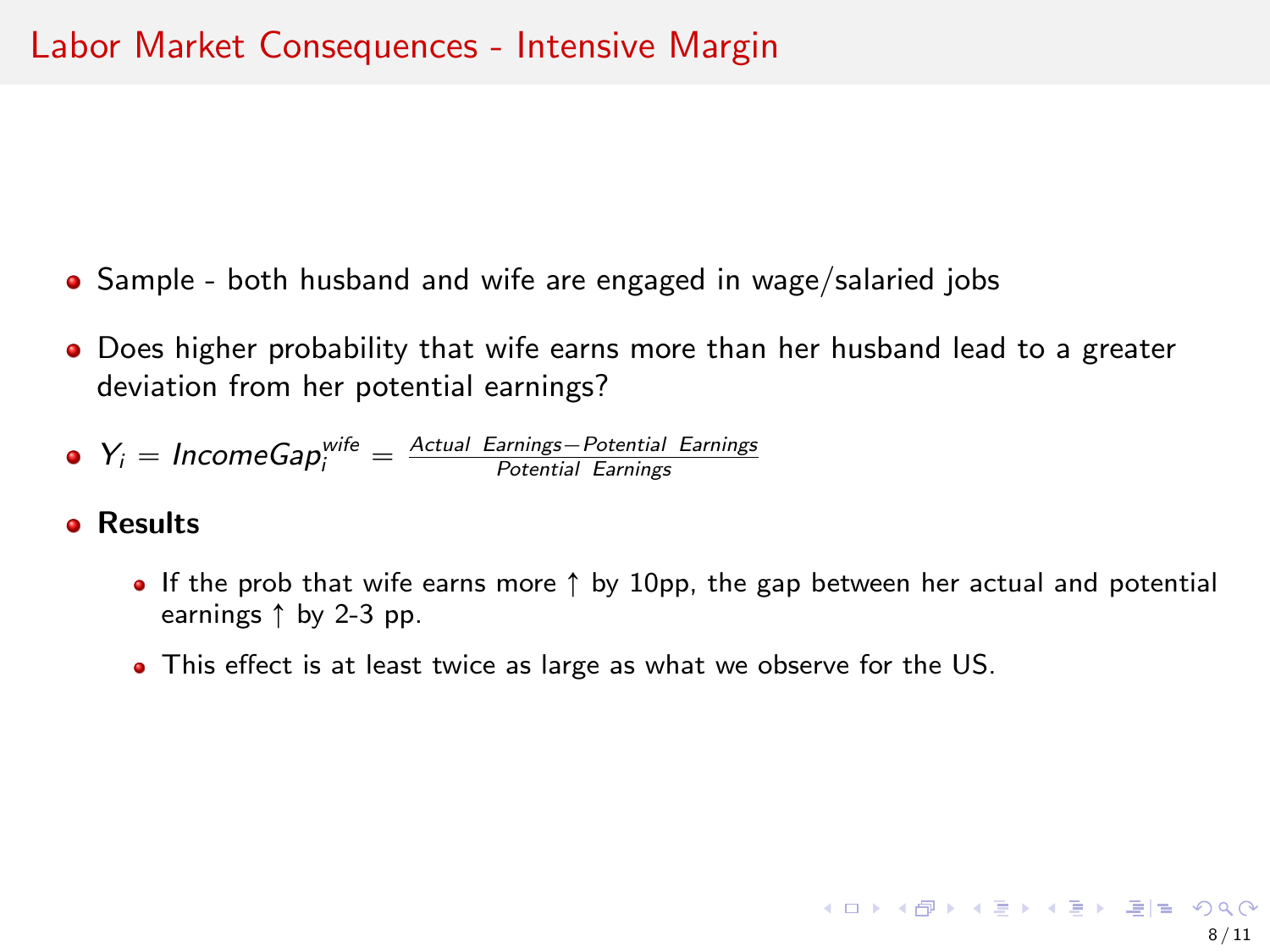- I exploit the gender relations module from the IHDS dataset.
- I show that for a women who earns more than her husband in 2005, the probability of exiting the labor market in 2012 is higher.
- All of this comes from cases where wife says that husband makes her labor market decisions.
- Suggests, that the norm is more likely to bite men which in turn affects women's labor market outcomes.
- I also show the correlation of breadwinner norm with some other gender norms likes purdah (veil).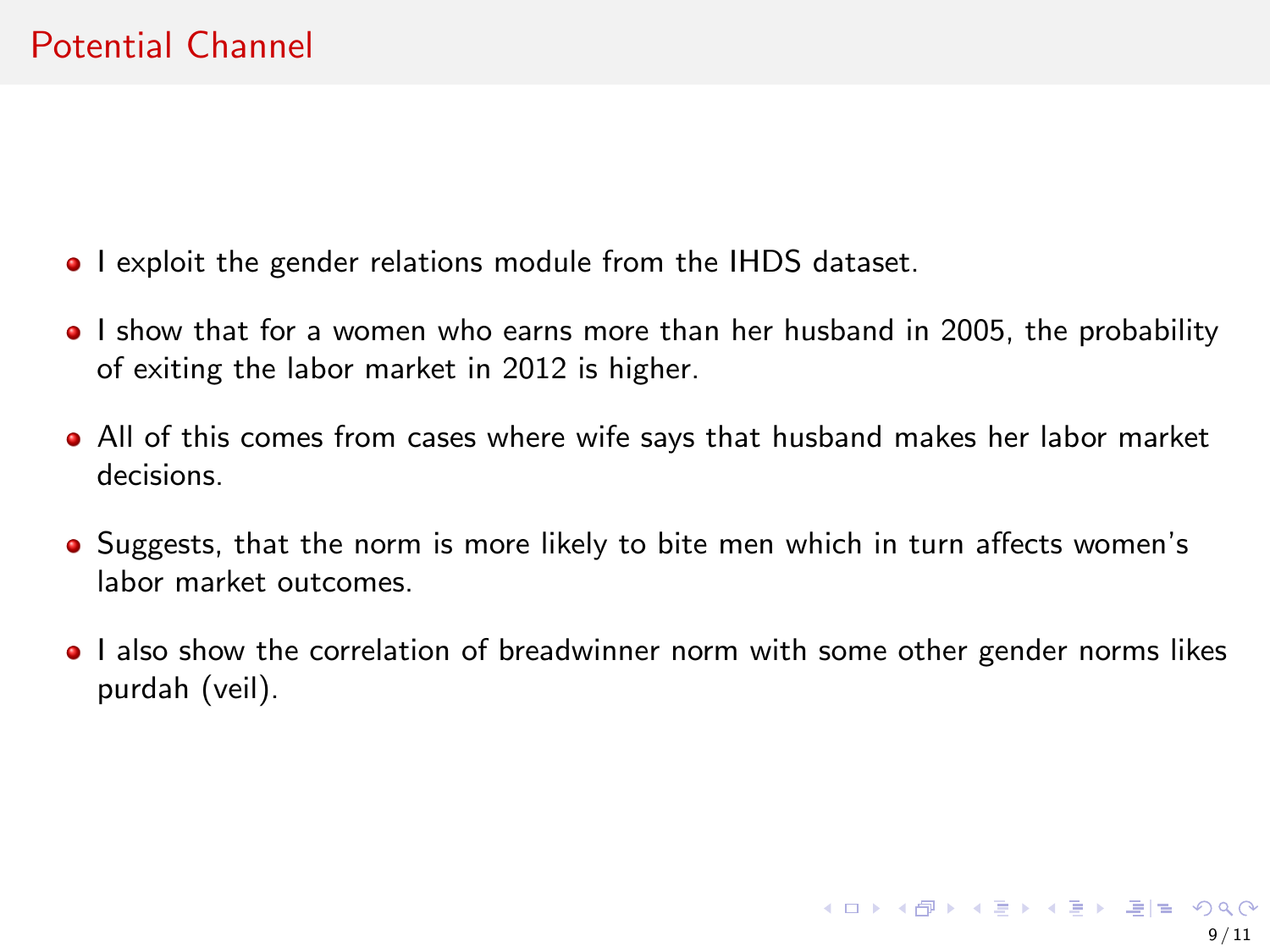## **Discussion**

#### Summary

- The "Male-Breadwinner" norm significantly alters couples labor market decisions.
- Prescription to this norm has negative consequences for the labor market outcomes for women.
- Currently working on measuring if there is welfare loss (lost consumption) associated with prescription to this norm

#### Policy Discussion

- **•** Strategic Misreporting of Women's Income to conform to norms.
- **Best way to structure labor contracts for employment generation programs targeted** at women.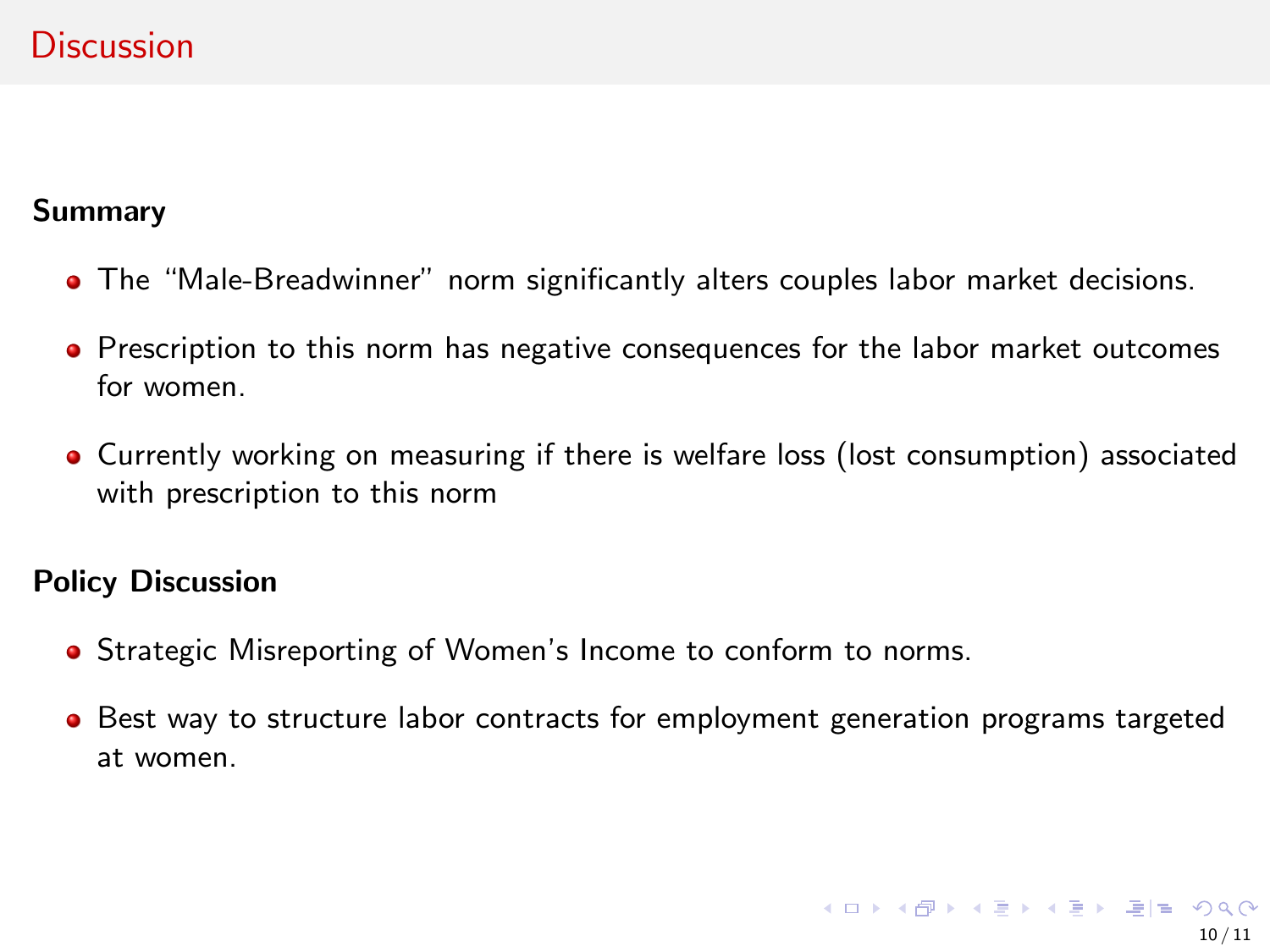THANK YOU!!!

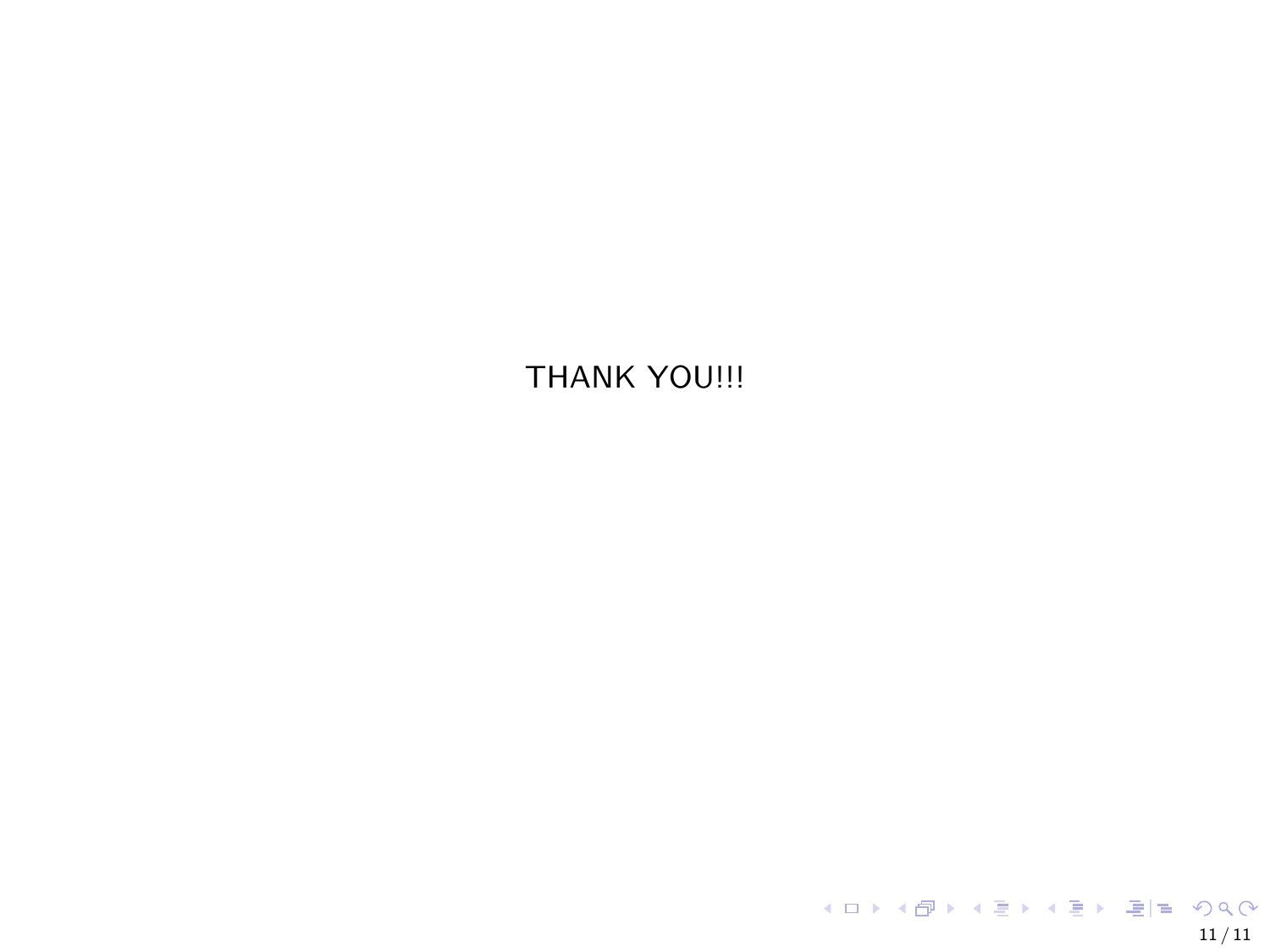## <span id="page-11-0"></span>[Bertrand et al. \[2015\]](#page-20-0)



**FIGURE I** 

Distribution of Relative Income (SIPP Administrative Data)

The data are from the 1990 to 2004 SIPP/SSA/IRS gold standard files. The sample includes married couples where both the husband and wife earn positive income and are between 18 and 65 years of age. For each couple, we use the observation from the first year that the couple is in the panel. Each dot is the fraction of couples in a  $0.05$  relative income bin. The vertical line indicates the relative income share=0.5. The dashed line is the lowess smoother applied to the distribution allowing for a break at 0.5.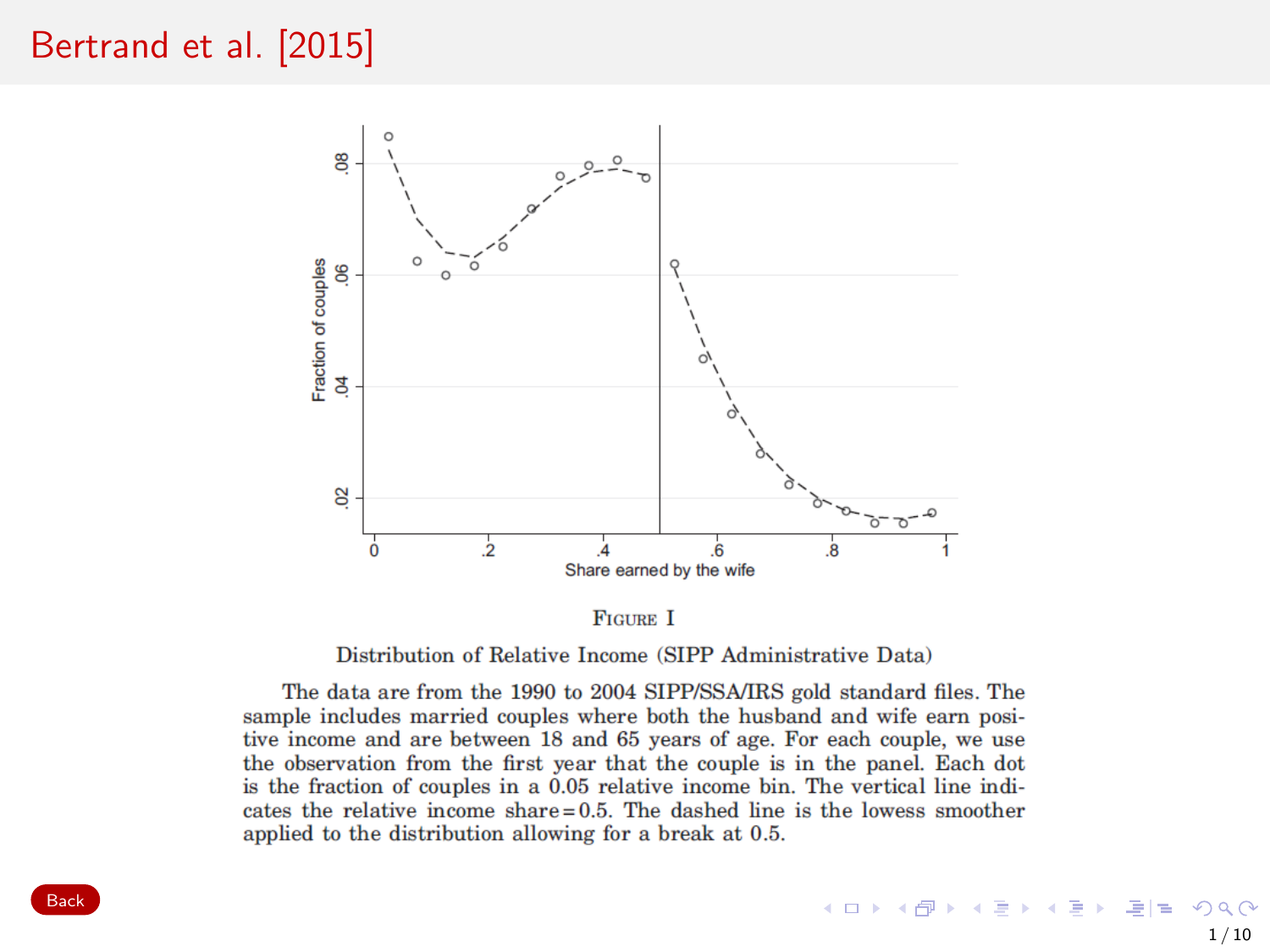## Institutional Factors & Income Equalization

- <span id="page-12-0"></span>**In the literature, various drivers unrelated to gender norms have been proposed, such** as the tax schedule or collective wage agreements
- [Zinovyeva and Tverdostup \[2018\]](#page-20-1) show that in Finland most of the bunching is coming from co-working spouses i.e. those who work in the same firm.
- They show that overtime couples start to work together in the same industry or firm and earn the same amount leading to the point mass at 50% which in turn leads to the discontinuity.
- They have at least three testable implications of the alternative hypothesis from which the following two can be tested in our context
	- **1** It does not predict a discontinuity at the time when couples are formed. Instead, the discontinuity should arise over time as some couples start to equalize their earnings.
	- **2** The discontinuity should only be observed for couples that work together.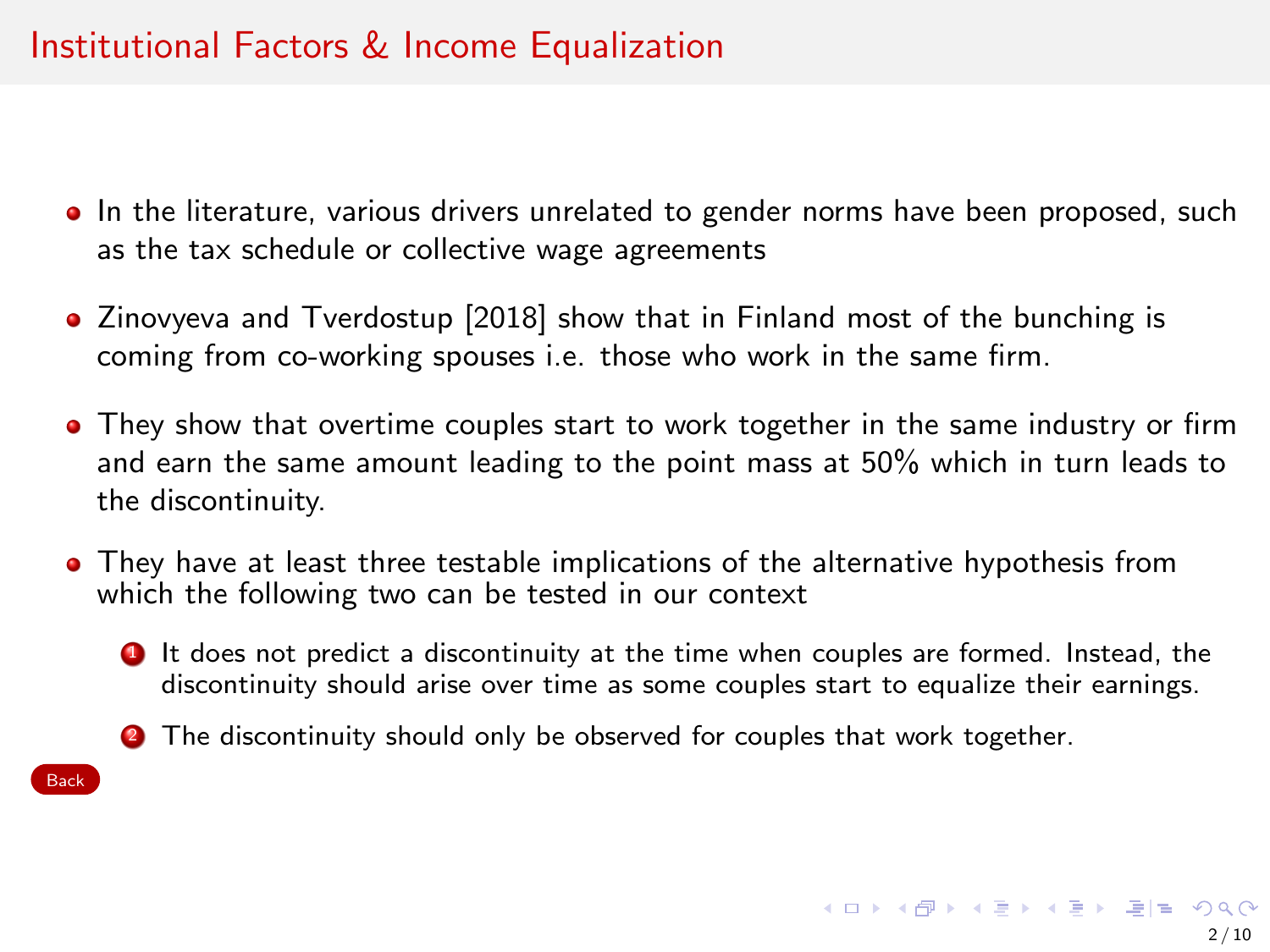## Testable Implication - I

- The discontinuity should arise overtime rather than when couples are formed.
- I don't have data for marriage formation or duration of marriage but we can look at younger couples which would have formed more recently.



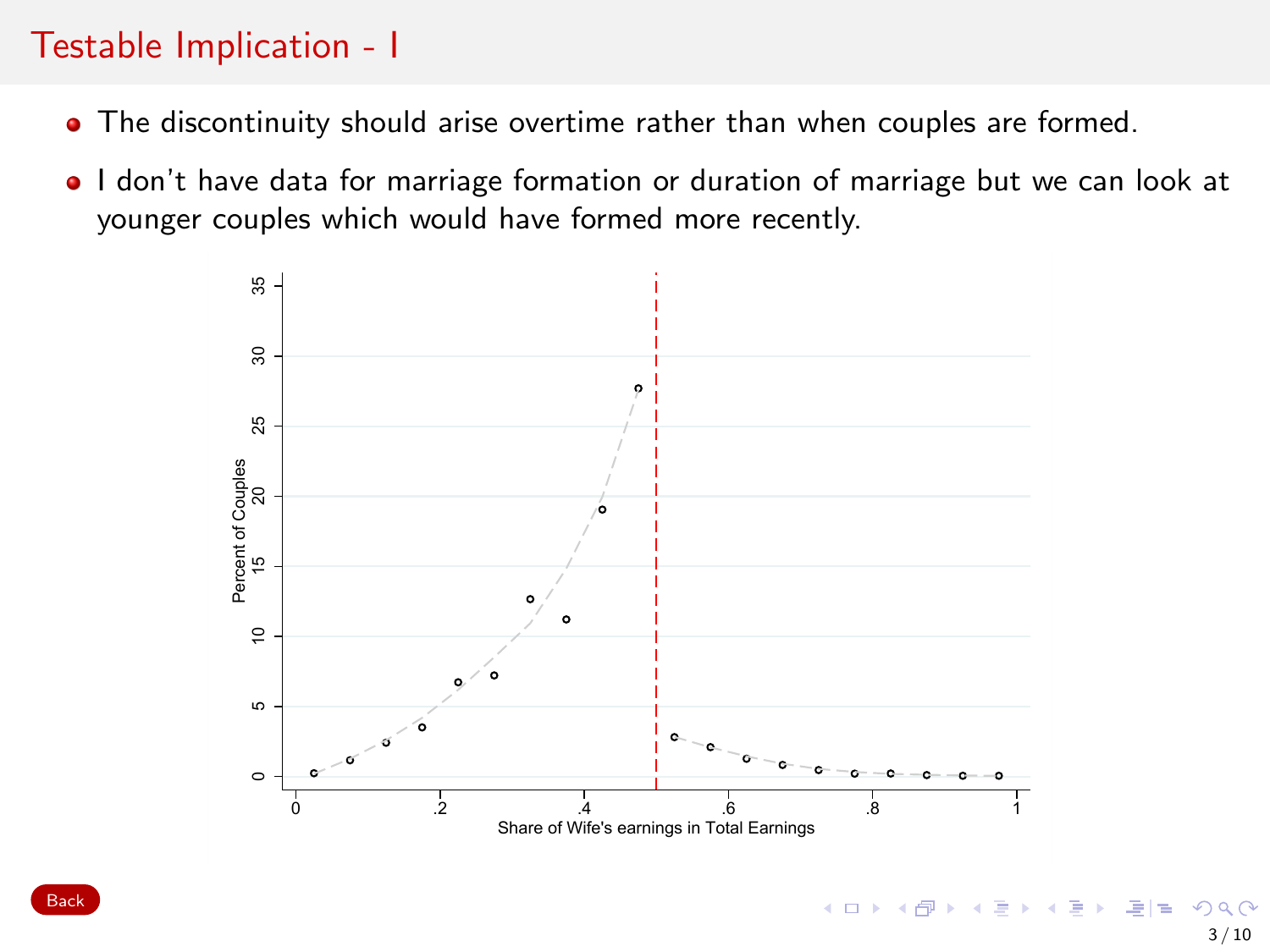### Testable Implication - II



K ロ X K 御 X K 君 X K 君 X 〈君 X 〈君〉 ④ Q ⊙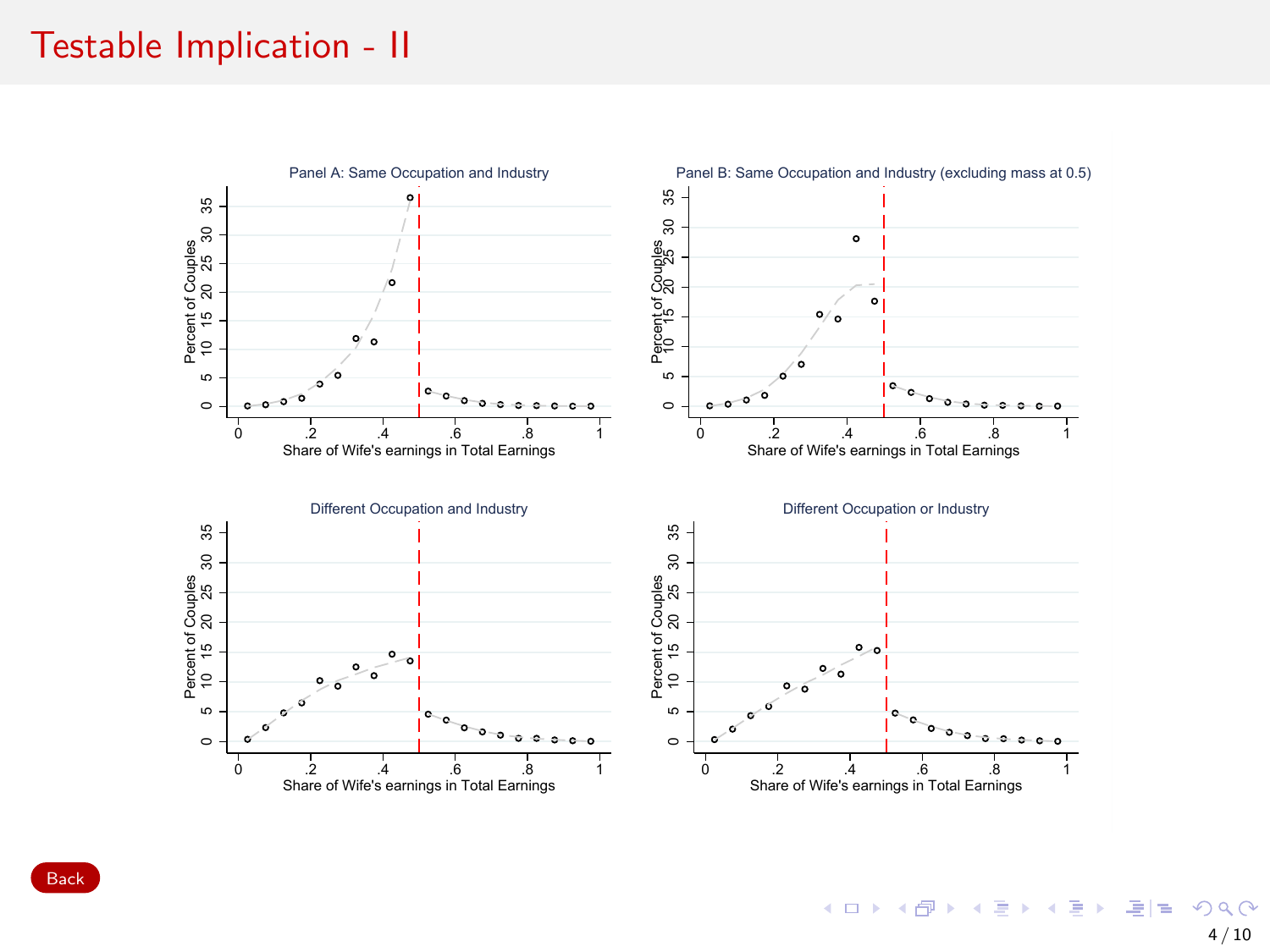# **Misreporting**

- <span id="page-15-0"></span>A possible concern is that people reporting equal earnings of husband and wife may be misreporting.
- Husband's information is collected before wife's and hence potential under-reporting of wife's income to follow norm.
- Households are more likely to misreport their income than consumption [\[Hurst et al.,](#page-20-2) [2014\]](#page-20-2).
- Consumption data in NSS is collected for various heads and total consumption is derived. Strategic misreporting on consumption is unlikely.
- Thus to check if those claiming equal income are strategically misreporting income, we can plot  $E(TotalEarnings - Consumption/Demographies)$  along with relative income shares. [Who Bunches?](#page-19-0)
- **If smooth, then misreporting is less of a concern.**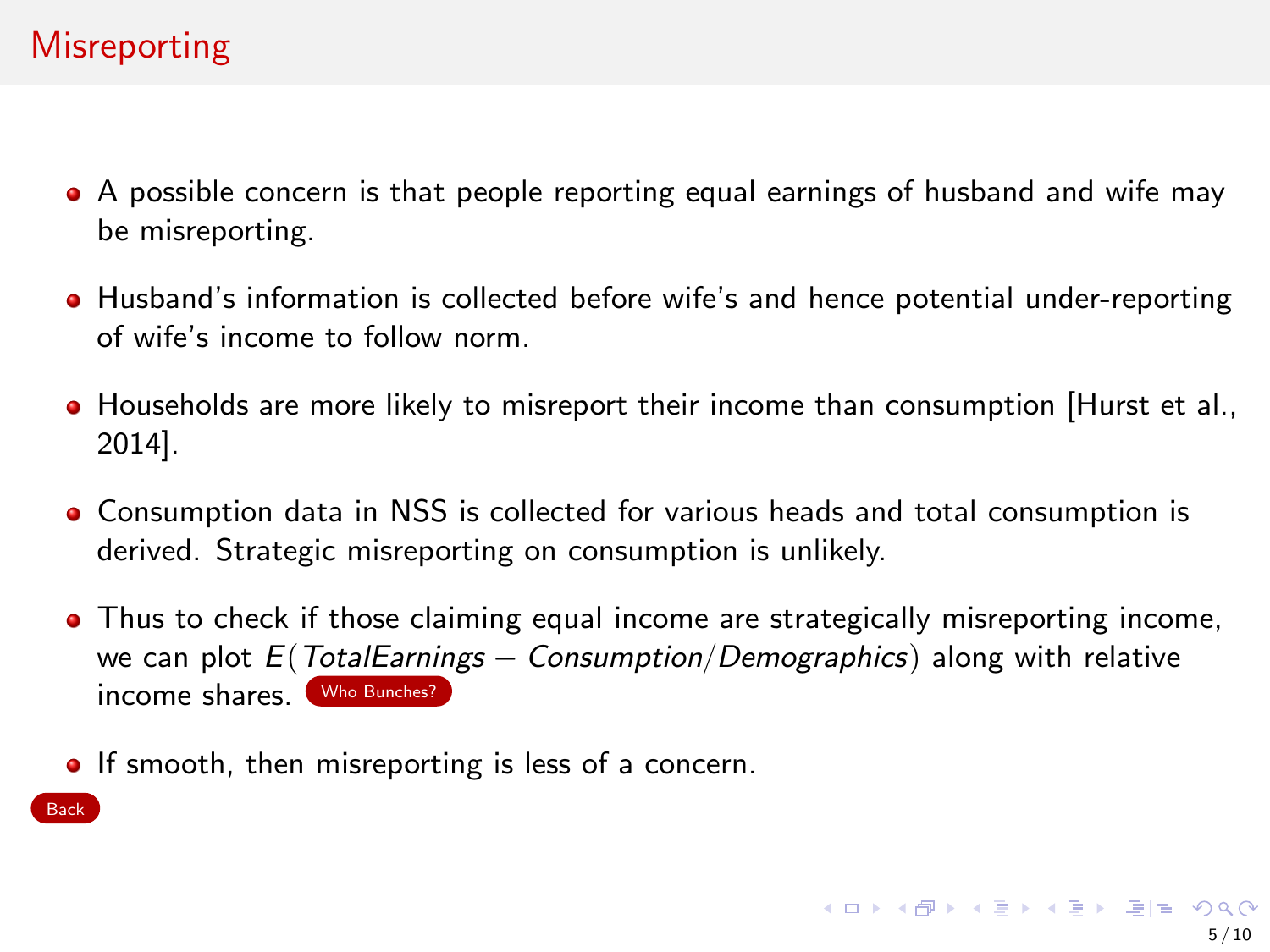# **Misreporting**



- In the right panel, the residual is calculated by regressing the earnings and consumption gap on education and age of both husband and wife.
- Their is no misreporting conditional on age and education. Under the assumption that misreporting is uncorrelated with age and education, we can say that their is no misreporting.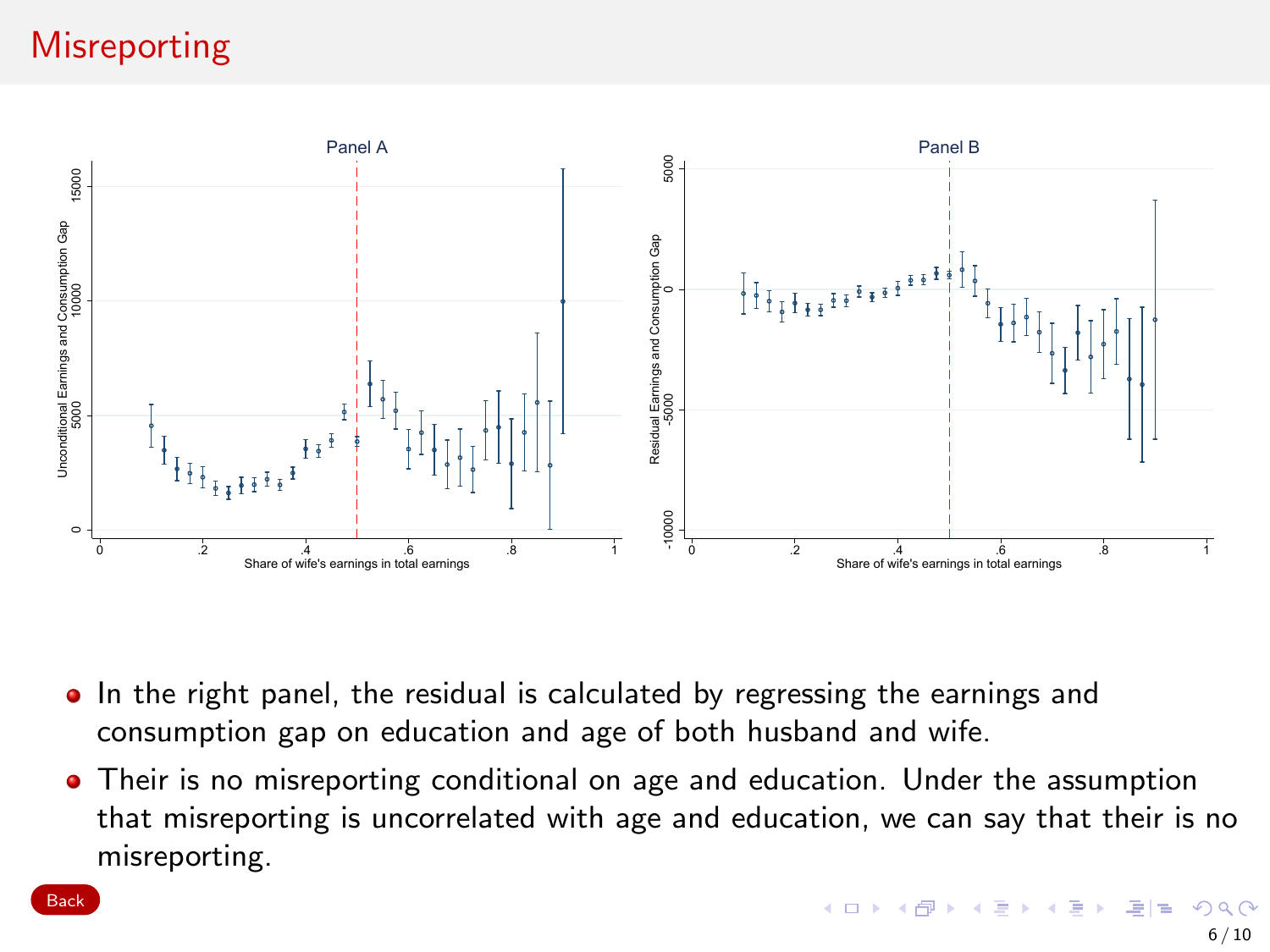### Labor Force Participation Definition

- We follow [Dubey et al. \[2017\]](#page-20-3) and work with three definitions of LFP for women to give more insights in how the quality of work might also be affected by norms.
	- Narrow definition Usual principal/subsidiary activity was salaried, waged and casual wage labour.
	- Medium definition Own account workers/helpers and employers (self employment) in addition to wage and Salaried.
	- **Broad definition** Here we also include "extra-domestic duties" like in free collection of goods (vegetables, roots, firewood, cattle feed, etc.), sewing, tailoring, weaving, etc. for household use in addition to those included in the medium definition.
- Following table provides the FLFP rates as per each of the above definitions for couples in our sample (couples with wage information about the husband available) and all couples. **[Estimation](#page-0-0)** [Interpretation](#page-0-0)

| Definition | LFP $(%)$     |       |
|------------|---------------|-------|
|            | <b>Sample</b> | Data  |
| Narrow     | 24.34         | 15.63 |
| Medium     | 31.37         | 24.16 |
| Broad      | 54.4          | 57.98 |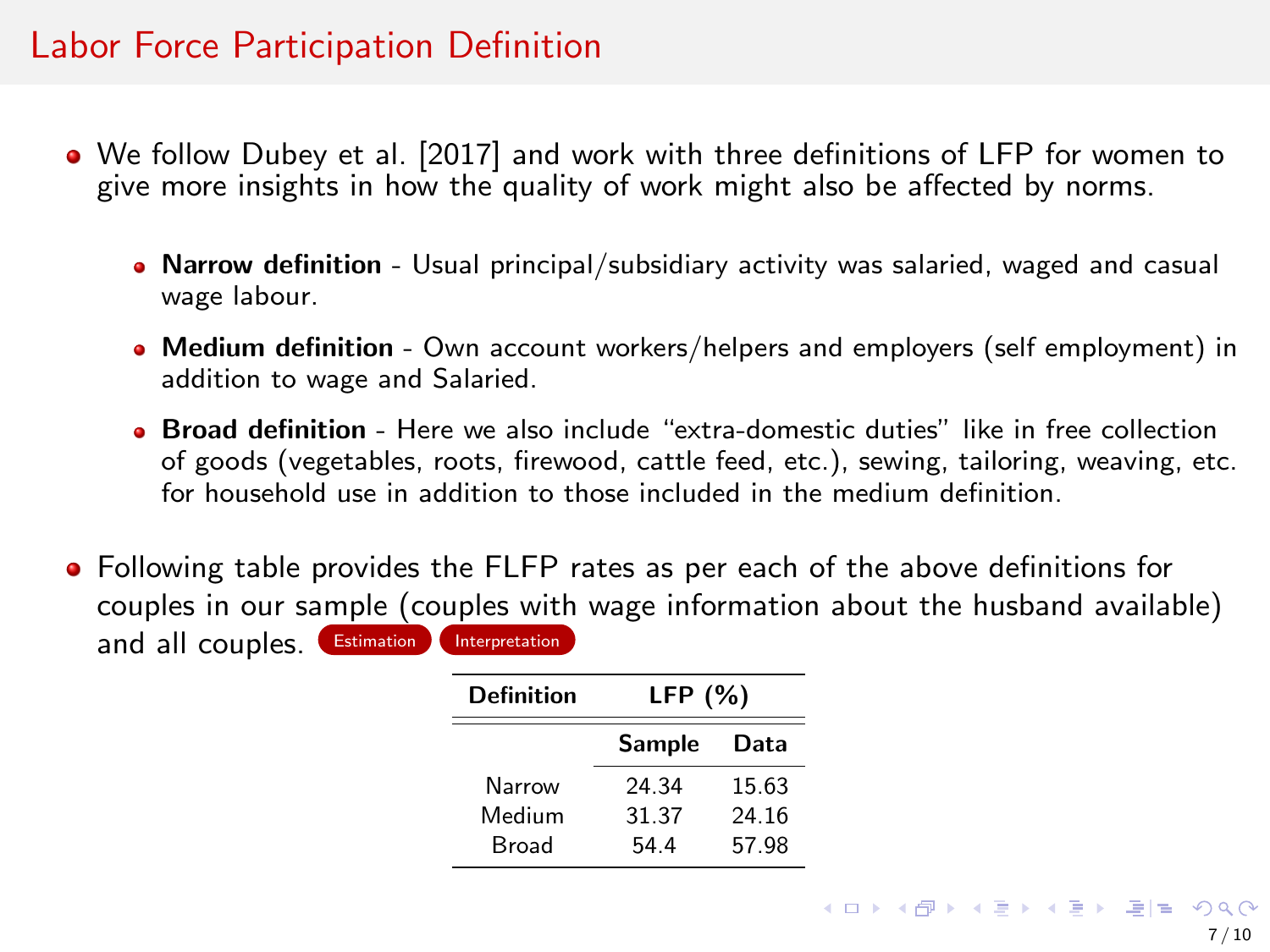## Construction of Probability Measure

We first assign each women to a demographic group defined by:

education group  $x$  age group  $x$  social group  $x$  state of residence  $x$  sector (rural/urban) x time period.

- For each group we find  $p^{th}$  percentile of earnings among working women,  $w^p_i$ , where  $p \in \{5, ..., 95\}.$
- We define the variable  $P(\textit{WifeEarnsMore}) = \frac{1}{19}$  $\sum_{\mathcal{P}} \mathbb{1}_{(w_i^{\mathcal{P}})>$ husband's income $\cdot$
- This probability captures the likelihood of a wife earning more than her husband if her income were a random draw from the population of working women in her demographic group, irrespective of whether she actually works or not.
- By potential income we mean (possibly distorted) income that wife would likely earn were she to join the labor force.
- To get rid of some of the distortions, I recalculate the potential income excluding earnings of women with wage ratios (0.45,5] (likely bunchers)
- Other suggestions for calculating potential earnings? [Back](#page-0-0)

K ロ K K @ K K 통 K X 통 X 통 및 B Y Q Q Q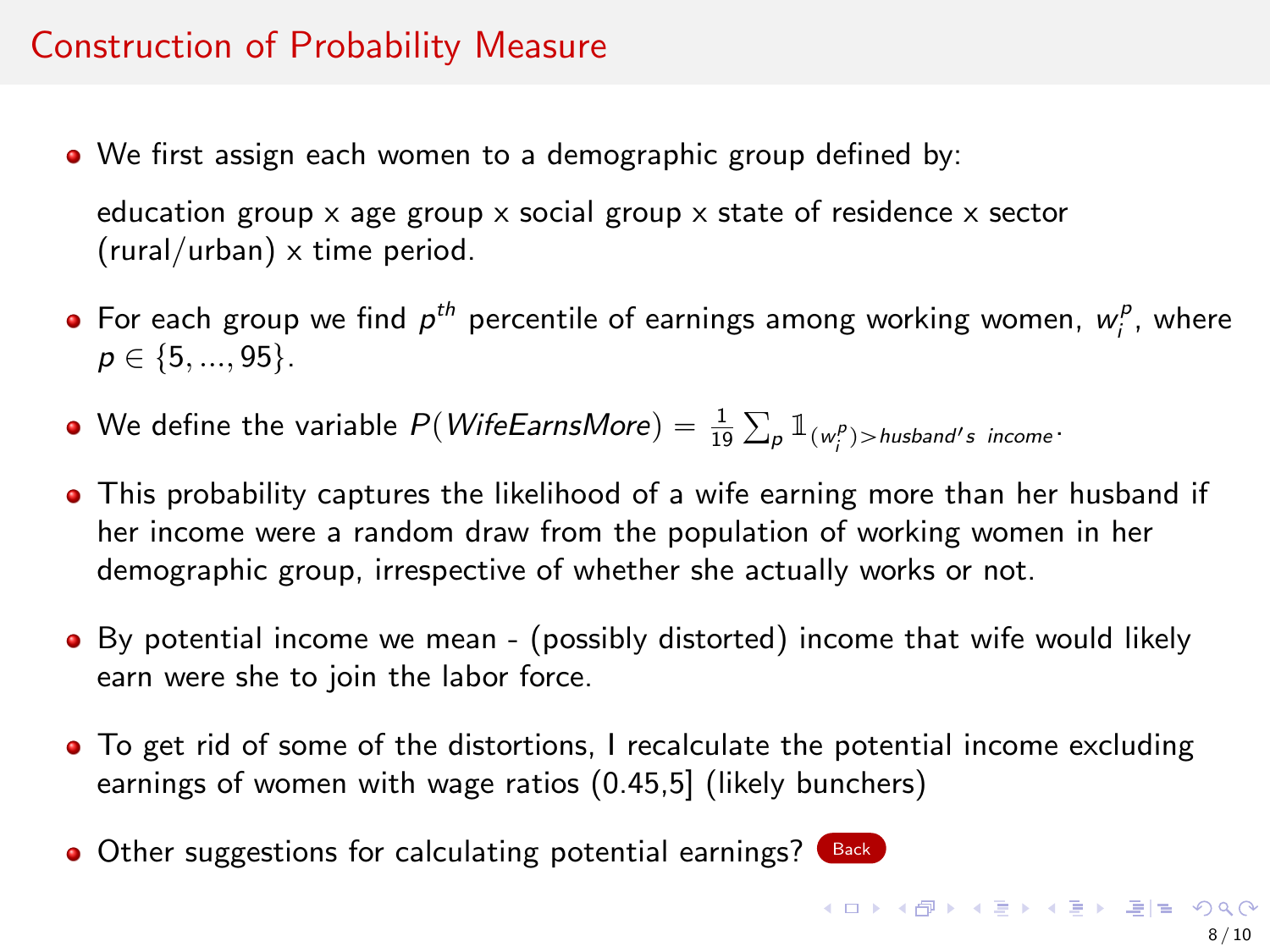### <span id="page-19-0"></span>Who Bunches?



メロト メタト メミト メミト 국(국  $299$ 9 / 10